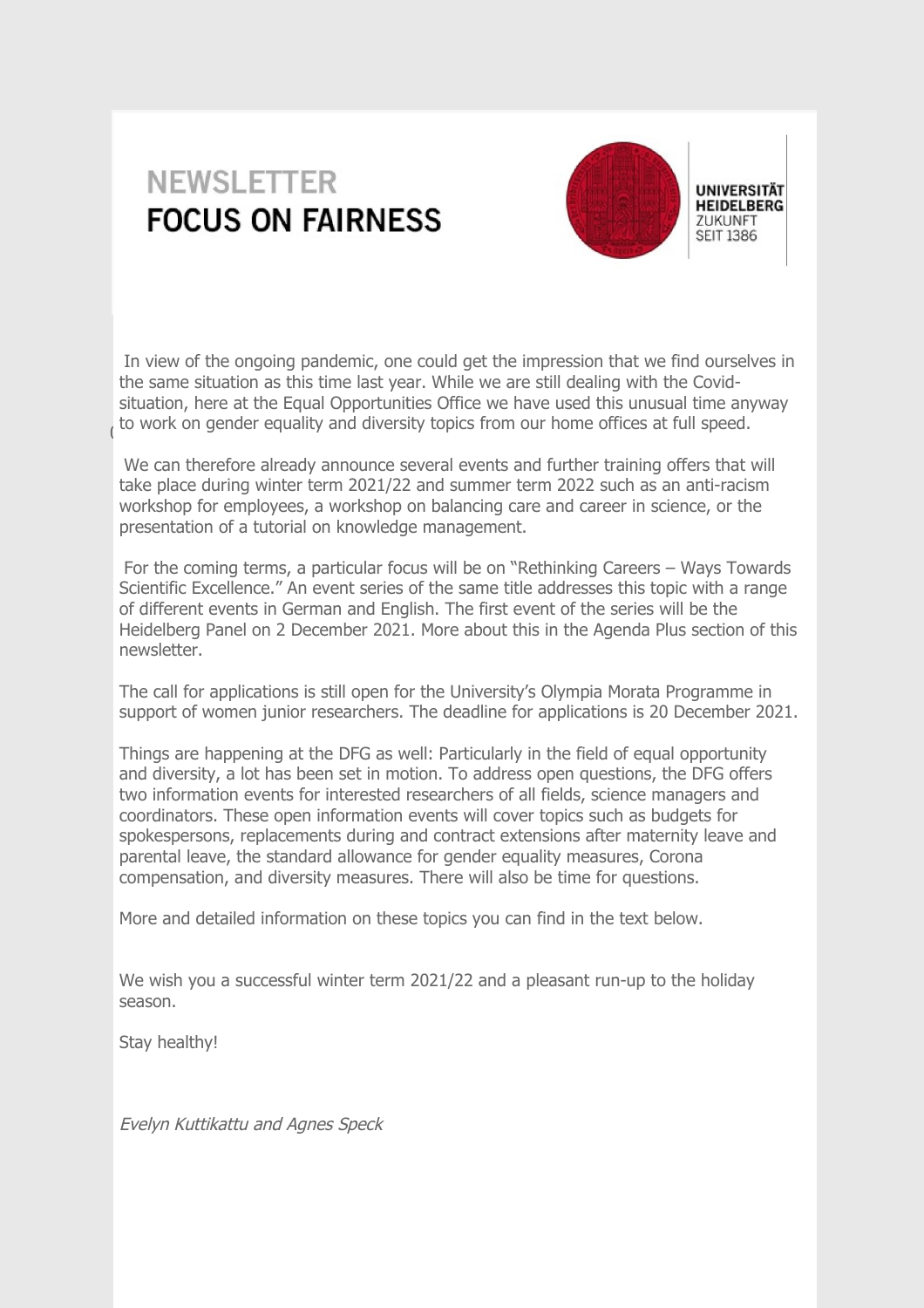## **Agenda**

### **[ONLINE Workshop: Balancing Care and Career in Science \(in English\)](https://www.uni-heidelberg.de/gleichstellungsbeauftragte/index_en.html)**

Balancing care work and a career in science means gaining rich experiences in two worlds. But it also requires a high degree of self-management and resilience. Covid-19 has exacerbated these challenges, making everyday life a balancing act for many. Nina Bessing – expert for life balance and new work – reports on success factors from practice and research, and small reflection formats and transfer exercises in breakout sessions enable integration into your everyday life.

1 February 2022, 9 a.m. - 3 p.m. (1 hour lunch break)

Please register until 10.01.22 at the latest at:

[gleichstellung-veranstaltung@uni-heidelberg.de](mailto:gleichstellung-veranstaltung@uni-heidelberg.de)

## **ONLINE: Knowledge Management at the University – Online Tutorial Presentation (in German)**

At Heidelberg University, we are familiar with the situation, too: With changes in personnel – be it administrative staff leaving the University or junior research groups disbanding – comes a loss of practical knowledge concerning work processes; knowledge that incoming employees must laboriously acquire anew. This short presentation will introduce the tutorial's content and possible applications. 2.6.22, 10.30 a.m. - 11.30 a.m., via zoom Registration: [gleichstellung-veranstaltung@uni-heidelberg.de](mailto:gleichstellung-veranstaltung@uni-heidelberg.de)

### **ONLINE Basic Course: Diversity and Anti-Discrimination (in German)**

"Diversity" and "diversity management" – what has for a long time been trending in business contexts exclusively, has in the meantime reached universities as well. But what are the theories and ideas behind these terms and how are diversity work and anti-discrimination work connected? This course introduces the basic idea of the term diversity and its dimensions, connects it to anti-discrimination work, and provides information on strategies, guidelines, and possible courses of action in case of conflict situations at the University.

6.7.22, 10.30 a.m. - 12 noon, via zoom Registration: [gleichstellung-veranstaltung@uni-heidelberg.](mailto:gleichstellung-veranstaltung@uni-heidelberg.de)

### **ONLINE: Funding Programmes for Women Researchers**

This event offers information on research funding and career development programmes for women who are either junior researchers, advanced doctoral students, or postdocs. It will cover information on calls for application and introduce support options available during the application process.

13.07.22, 11 a.m. - 12.30 noon, via zoom

To register, please send an email t[o carmen.waiblinger@uni-heidelberg.de.](mailto:carmen.waiblinger@uni-heidelberg.de)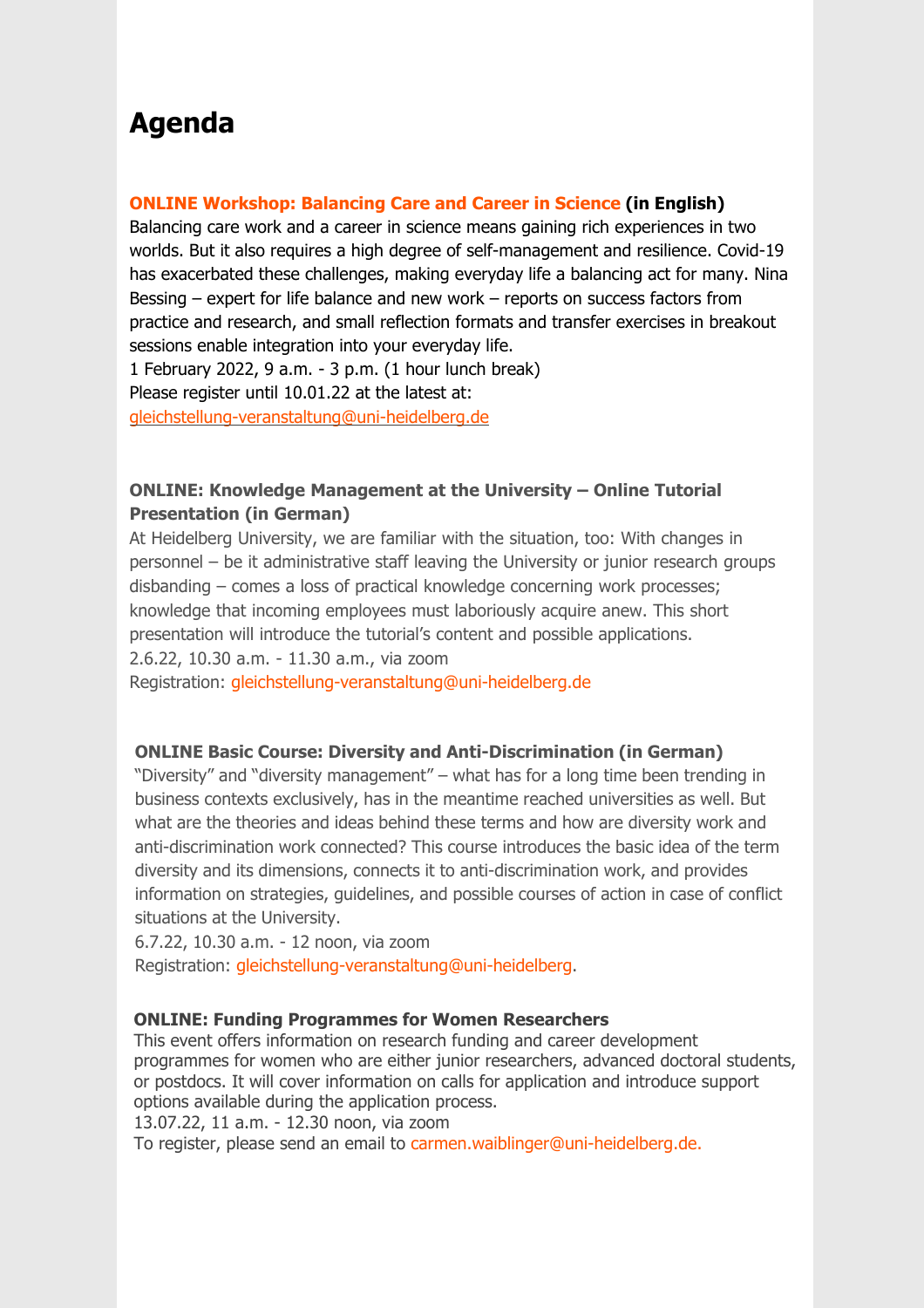### **ONLINE: Awareness Training Anti-Racism** (in German)

Racial discrimination is a structuring feature of our society and occurs in all essential areas – universities are no exception. It is impossible not to develop racist thought patterns during one's own socialisation. This workshop raises awareness of the topic and presents approaches to shifts in perspective and a mindful use of language so that racism is not reproduced at work and in everyday life. This workshop with Kamady Fofana is aimed at employees and academic advisers of Heidelberg University. 21.7.22, via zoom

Registration: [gleichstellung-veranstaltung@uni-heidelberg.de](mailto:gleichstellung-veranstaltung@uni-heidelberg.de)

## **Agenda plus**

Event Series

## **[Rethinking Careers – Ways Towards Scientific Excellence](https://www.uni-heidelberg.de/gleichstellungsbeauftragte/eventseries_en.html)**

#ichbinhanna. What began as a trend on Twitter lead to a discussion about the situation of young researchers in Germany. The focus is now on structural problems in academic career paths: Equality and diversity aspects, especially regarding work situations, access to academic careers, and the importance of different aspects of work in universities, need to be included when thinking of careers in academia. In winter term 2021/22 and summer term 2022, we want to connect the views of sciences and politics with the ideas of German and international players via an event series.

On Thursday, 2 December 2021, from 4 p.m. to 6.30 p.m.

**Rethinking Careers – Ways Towards Scientific Excellence. A Heidelberg Panel** constitutes the first event of our series.

Panellists:

**Dr Benjamin Baumann**, Heidelberg University, postdoc at the Institute of Anthropology, Centre of Asian and Transcultural Studies

**Franziska Grün**, Heidelberg University, doctoral student at the Institute of Pharmacy and Molecular Biotechnology

**Dr Alexandra Heidle-Chhatwani** Junge Akademie Berlin-Brandenburg, managing director

**Prof. Dr Kathia Serrano-Velarde**, Heidelberg University, organizational sociologist **Prof. Dr Karin Schumacher**, Heidelberg University, Vice-Rector for Quality Development

**Dr Johannes Tröger**, AMERIA AG Heidelberg, humanities scholar

### Access:

[https://zoom.us/j/5137486093?pwd=TWNNeHZkRk10R3dzM0tBOU55Nm9Tdz09](https://zoom.us/j/5137486093?pwd=TWNNeHZkRk10R3dzM0tBOU55Nm9Tdz09
Passcode: 444901)  Passcode: 444901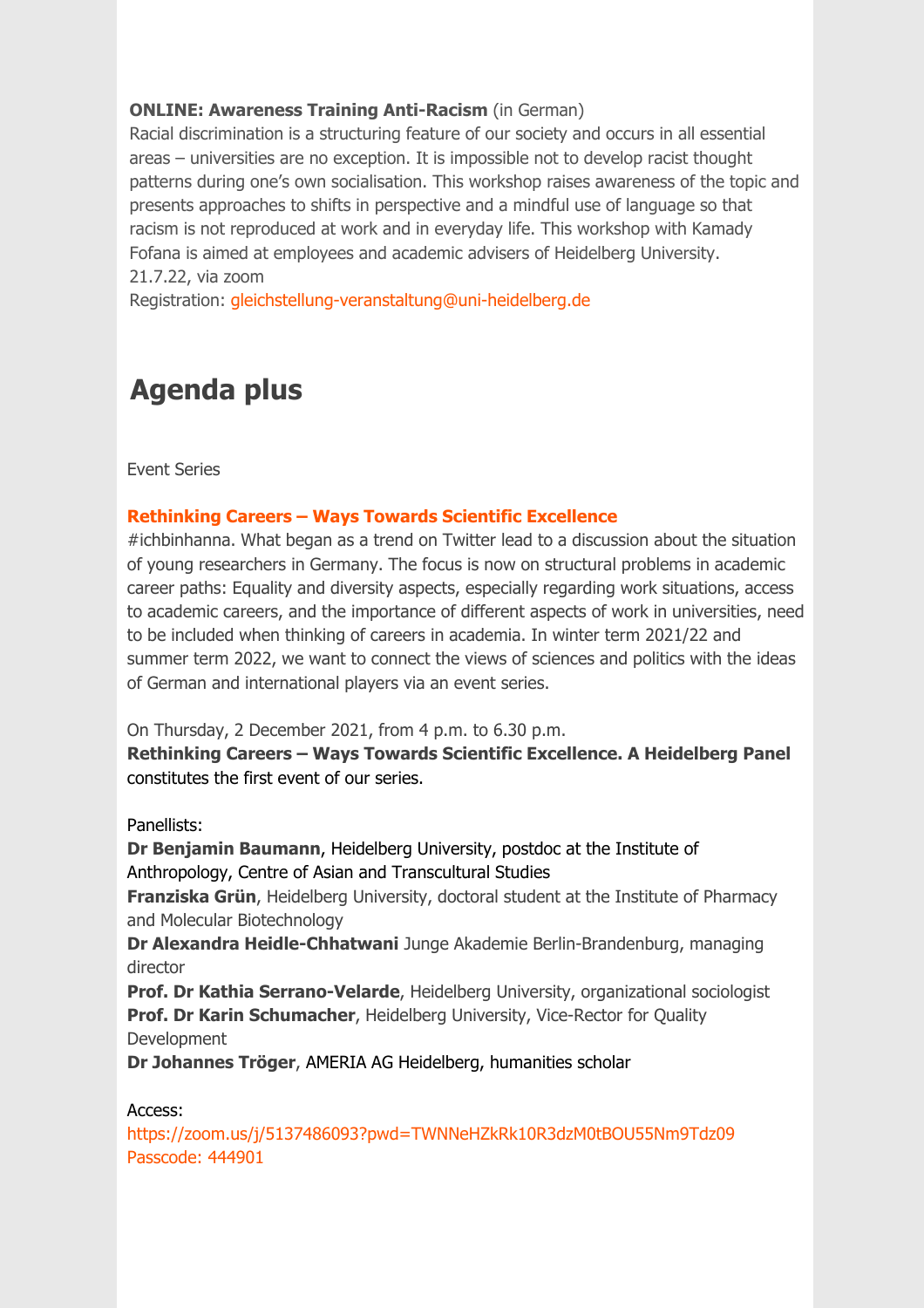#### **[Podcast "Diversity Spotlights"](https://www.uni-heidelberg.de/gleichstellungsbeauftragte/diversity_podcast_en.html)**

Since summer term 2020, the Diversity Competence Centre at the Equal Opportunities Office regularly publishes podcast talks on its website with experts and activists who are working on different dimensions of diversity and structural inequalities. Thus far, there have been talks on racial discrimination, the historical development of racism in Germany, social background at the University, and anti-queer ideologies. To supplement this offer, topic pages have been set up that include glossaries, further reading, as well as networking and further training opportunities. The pages are available in English and German.

## **Support offers / calls for applications**

Current offers and calls of the office for equal opportunities, diversity, and the compatibility of studies, research, teaching and family:

**Olympia Morata Programme – Funding Programme of Heidelberg University**

Applications are currently received for Heidelberg University's Olympia Morata Programme. Advanced women junior researchers with a doctoral degree and independent research achievements after their doctorate can apply. During the funding period, successful applicants also have access to intensive advice and coaching services. The application deadline is 20 December 2021. The call for applications can be found [here \(link\).](https://www.uni-heidelberg.de/md/gsb/diversity/omp_ausschreibungstext_2021_forderbeginn_2022.pdf)

Those interested can receive further information and the necessary questionnaire forms as well as submit their applications at the Equal Opportunities Office.

#### **Teaching Assignments "Diversity Innovations"**

Within the Excellence Initiative framework, the office for equal opportunities, diversity, and the compatibility of studies, research, teaching, and family finances teaching assignments that are concerned in substance with matters of diversity. An application for summer term 2022 can already be submitted. The institutes are responsible for organising the teaching assignments; the Equal Opportunities Office will gladly provide impulses. If you have any questions, please contact [agnes.speck@uni-heidelberg.de o](mailto:agnes.speck@uni-heidelberg.de)r [evelyn.kuttikattu@uni-heidelberg.de](mailto:evelyn.kuttikattu@uni-heidelberg.de).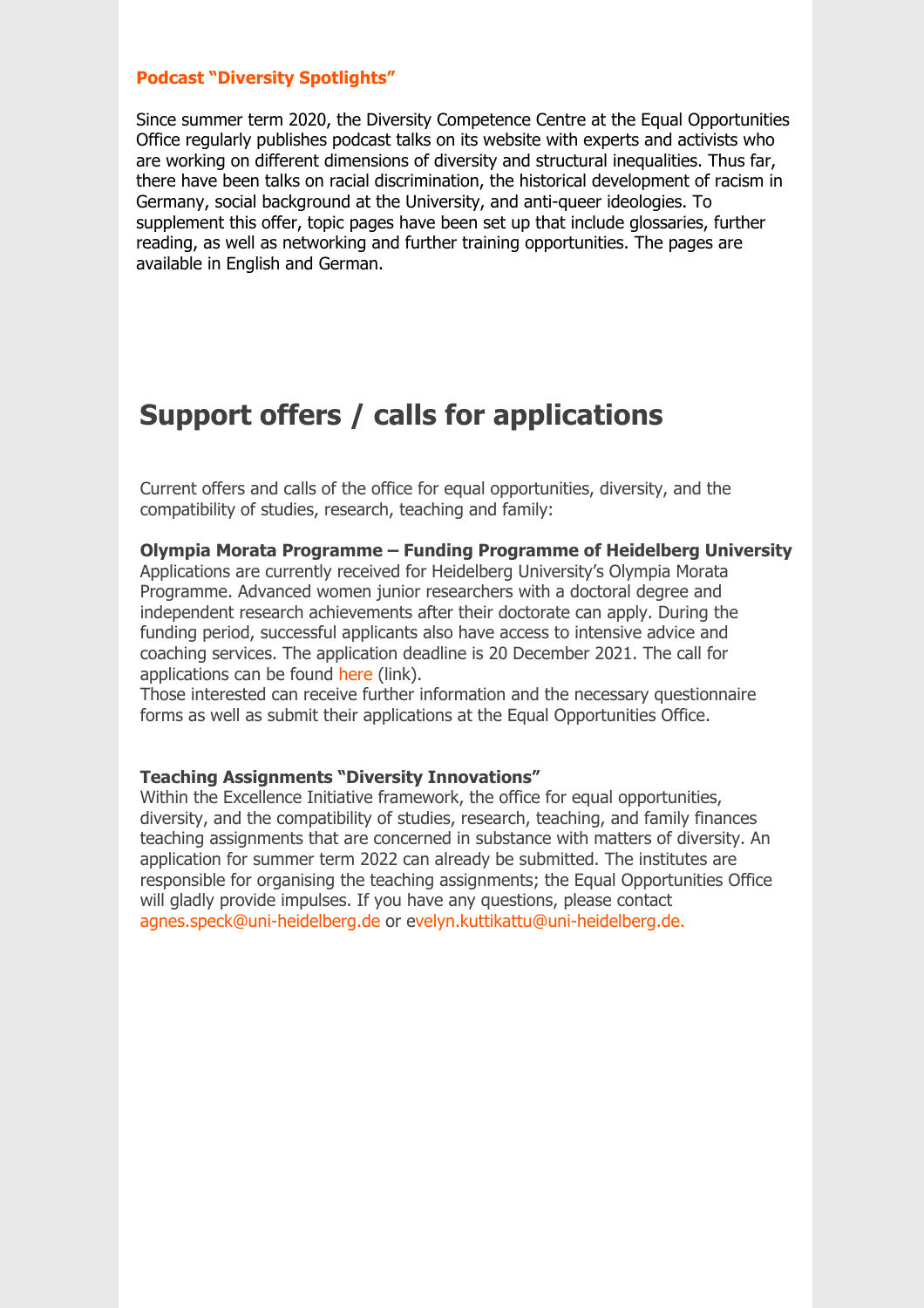## **DFG news**

#### **[Communicator Award – Science Award of the Donors' Association](https://www.dfg.de/service/presse/pressemitteilungen/2021/pressemitteilung_nr_42/index.html)**

The DFG is once again inviting applications/nominations for the "Communicator Award – Science Award of the Donors' Association." The award is worth  $\epsilon$  50 000 and is presented to researchers and teams for outstanding achievements in science communication. With this prize, the DFG and the Donors' Association honour researchers of all fields for making their scientific work and field accessible to a wider audience in particularly creative, diverse, and effective ways, thereby strengthening the dialogue between science and society at large. Application/nomination deadline: 7.1.2022

#### **[ONLINE Information Events: Equal Opportunity in DFG Funding](ttps://www.dfg.de/foerderung/grundlagen_rahmenbedingungen/chancengleichheit/infoveranstaltungen/index.html)  Programmes**

On two separate dates, the DFG offers information related to the topic of equal opportunity for interested researchers of all fields, science managers and coordinators. Topics to be covered include replacements during and contract extensions after maternity leave and parental leave, the standard allowance for gender equality measures, family allowance in the Emmy Noether Programme, budgets for spokespersons, Corona and gender, and diversity.

No registration or separate access information are required to participate. 7 December 2021, 1 p.m. - 2.30 p.m. 16 February 2022, 10 a.m. - 11.30 a.m.

## **Further reading**

#### **C[odvid-19 and gender](https://www.gesis.org/fileadmin/cews/www/download/cov19undGeschlecht_2020-10-19.pdf)**

Updated collection of materials of the Center of Excellence Women and Science (CEWS)

#### **[Family Ties, Geographic Mobility and the Gender Gap in Academic](https://ftp.iza.org/dp14561.pdf)**

#### **Aspirations**

by Lídia Farré and Francesc Ortega "This paper provides new evidence supporting that gender differences in postgraduate educationa choices contribute to the glass ceiling in the labor market."